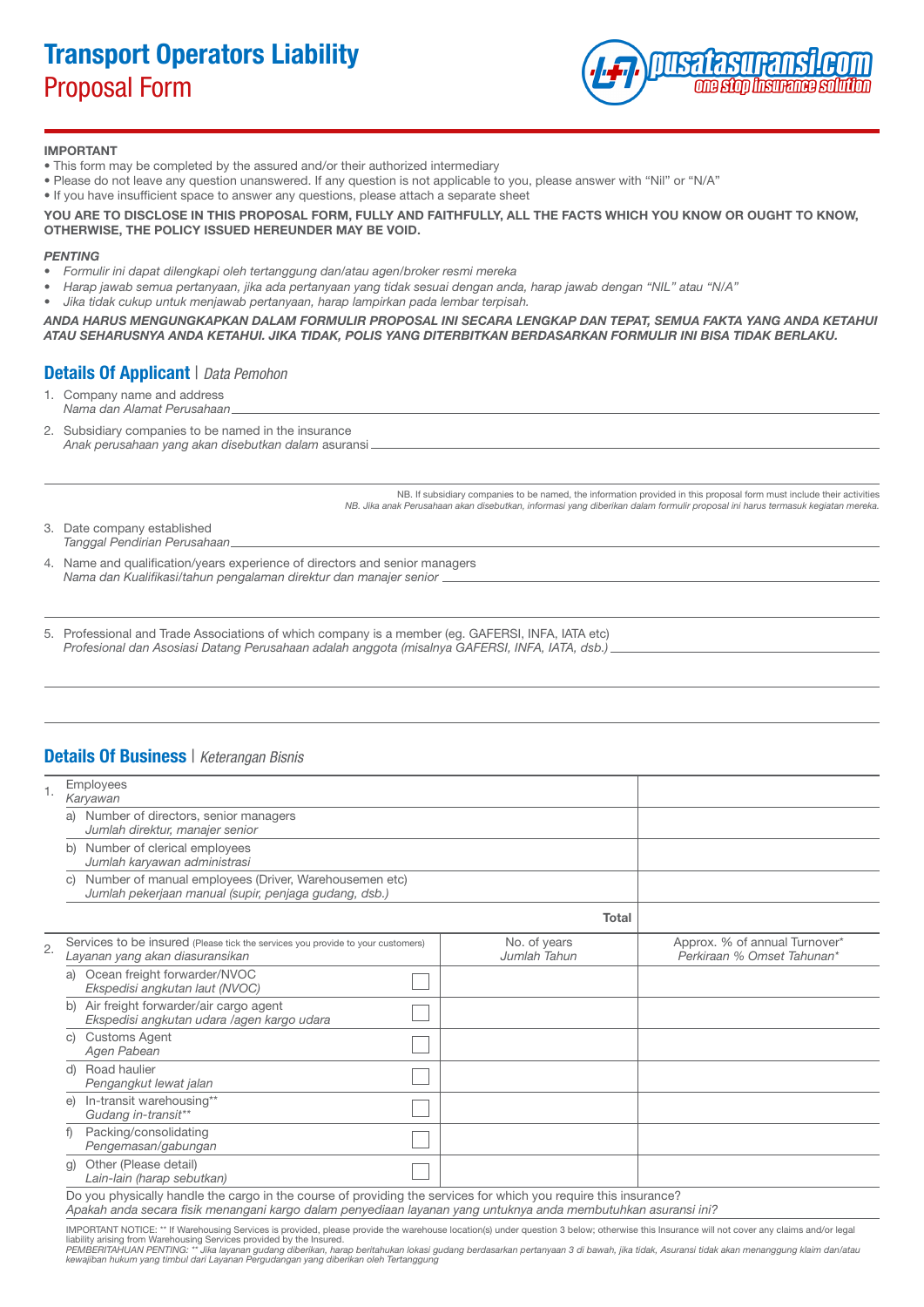## Warehouse Facilities

|                                                                                                                                                                                                                                                         | Fasilitas Gudang                                                                                                                                                                                                      |                                 |  |                                                                                                                                                               |  |  |
|---------------------------------------------------------------------------------------------------------------------------------------------------------------------------------------------------------------------------------------------------------|-----------------------------------------------------------------------------------------------------------------------------------------------------------------------------------------------------------------------|---------------------------------|--|---------------------------------------------------------------------------------------------------------------------------------------------------------------|--|--|
|                                                                                                                                                                                                                                                         | Location<br>Lokasi                                                                                                                                                                                                    | Age<br>Usia                     |  | Describe security (eg. CCTV, sprinkler etc)<br>Jelaskan Jaminan (misalnya, CCTV, alat penyiram, dsb)                                                          |  |  |
|                                                                                                                                                                                                                                                         |                                                                                                                                                                                                                       |                                 |  |                                                                                                                                                               |  |  |
|                                                                                                                                                                                                                                                         |                                                                                                                                                                                                                       |                                 |  |                                                                                                                                                               |  |  |
|                                                                                                                                                                                                                                                         |                                                                                                                                                                                                                       |                                 |  |                                                                                                                                                               |  |  |
|                                                                                                                                                                                                                                                         |                                                                                                                                                                                                                       |                                 |  |                                                                                                                                                               |  |  |
|                                                                                                                                                                                                                                                         | 4. Please tick the conditions of business and documents you currently use:<br>Harap centang kondisi bisnis dan dokumen yang saat ini anda gunakan:                                                                    |                                 |  |                                                                                                                                                               |  |  |
|                                                                                                                                                                                                                                                         | <b>Conditions of business</b><br><b>Syarat-syarat Bisnis</b>                                                                                                                                                          |                                 |  |                                                                                                                                                               |  |  |
|                                                                                                                                                                                                                                                         | a) Own standard conditions - please attach a copy                                                                                                                                                                     |                                 |  |                                                                                                                                                               |  |  |
|                                                                                                                                                                                                                                                         | memiliki syarat-syarat standar - harap lampirkan salinannya<br>b) National Forwarding Association conditions<br>Syarat-syarat Asosiasi Ekspedisi Nasional                                                             |                                 |  |                                                                                                                                                               |  |  |
|                                                                                                                                                                                                                                                         | c) National Haulage Association conditions<br>Syarat-syarat Asosiasi Pengangkutan Nasional                                                                                                                            |                                 |  |                                                                                                                                                               |  |  |
|                                                                                                                                                                                                                                                         | d) Other (Please specify)<br>Lain-lain (sebutkan) __                                                                                                                                                                  |                                 |  |                                                                                                                                                               |  |  |
|                                                                                                                                                                                                                                                         | Are your standard trading conditions provided to your customers prior to shipment/transaction?<br>Apakah syarat-syarat perdagangan standar anda diberikan kepada para pelanggan anda<br>sebelum pengiriman/transaksi? |                                 |  | Yes<br>No.<br>Ya<br>Tidak                                                                                                                                     |  |  |
|                                                                                                                                                                                                                                                         | Are your standard trading conditions indicated in your correspondence to your customers?<br>Apakah syarat-syarat perdagangan standar anda ditunjukkan dalam surat menyurat<br>dengan pelanggan anda?                  |                                 |  | Yes<br>No<br>Ya<br>Tidak                                                                                                                                      |  |  |
|                                                                                                                                                                                                                                                         | Bills of lading issued in your own name<br>Konosemen yang dikeluarkan atas nama anda sendiri                                                                                                                          |                                 |  |                                                                                                                                                               |  |  |
|                                                                                                                                                                                                                                                         | a) House air waybill - please attach a copy<br><b>FIATA BIL</b>                                                                                                                                                       |                                 |  |                                                                                                                                                               |  |  |
|                                                                                                                                                                                                                                                         | b) Own house $B/L$ – please attach a copy<br>House B/L sendiri - harap lampirkan salinannya                                                                                                                           |                                 |  |                                                                                                                                                               |  |  |
|                                                                                                                                                                                                                                                         | c) Other (Please specify)<br>Lain-lain (sebutkan) _                                                                                                                                                                   |                                 |  |                                                                                                                                                               |  |  |
|                                                                                                                                                                                                                                                         | Other documents in your own name<br>Dokumen lain atas nama anda                                                                                                                                                       |                                 |  |                                                                                                                                                               |  |  |
|                                                                                                                                                                                                                                                         | a) House air waybill - please attach a copy<br>House airway bill - harap lampirkan salinannya                                                                                                                         |                                 |  |                                                                                                                                                               |  |  |
|                                                                                                                                                                                                                                                         | b) Forwader's certificate of receipt<br>Sertifikat penerimaan ekspeditur                                                                                                                                              |                                 |  |                                                                                                                                                               |  |  |
|                                                                                                                                                                                                                                                         | c) Other (Please specify)                                                                                                                                                                                             |                                 |  |                                                                                                                                                               |  |  |
|                                                                                                                                                                                                                                                         | <b>Financial Details</b>   Keterangan Keuangan                                                                                                                                                                        |                                 |  |                                                                                                                                                               |  |  |
|                                                                                                                                                                                                                                                         | 1. Gross Freight Receipts                                                                                                                                                                                             |                                 |  |                                                                                                                                                               |  |  |
| Penerimaan Tarif Kotor<br>What was your annual turnover for the service to be insured) for the last financial year<br>Currency<br>Apakah omset tahunan (untuk layanan yang akan diasuransikan) untuk tahun fiskal terakhir<br>Mata uang (               |                                                                                                                                                                                                                       |                                 |  |                                                                                                                                                               |  |  |
|                                                                                                                                                                                                                                                         | What is your estimated annual turnover for this financial year<br>Bagaimana perkiraan omset tahunan tahun fiskal saat ini                                                                                             | Currency<br>Mata uang (         |  |                                                                                                                                                               |  |  |
|                                                                                                                                                                                                                                                         | * Turnover = gross freight receipts, income or revenue but should exclude duty, taxes or disbursements paid on behalf of your customer.                                                                               |                                 |  | * Omzet = penerimaan tarif kotor, pendapatan atau penghasilan tapi harus mengecualikan bea, pajak, atau penggantian yang dibayarkan atas nama pelanggan anda. |  |  |
| 2. Please estimate what percentage of your annual turnover is paid to independent road hauliers,<br>warehousekeepers, consolidators, packers<br>%<br>Mohon perkirakan berapa persentase omset tahunan anda dibayarkan pada pengangkut jalan independen, |                                                                                                                                                                                                                       |                                 |  |                                                                                                                                                               |  |  |
|                                                                                                                                                                                                                                                         | 3. What percentage of your annual turnover results from carriage of cargo which is<br>Berapa persentase hasil omset tahunan anda dari pengangkutan kargo                                                              |                                 |  |                                                                                                                                                               |  |  |
| a)                                                                                                                                                                                                                                                      | <b>Breakbulk</b>                                                                                                                                                                                                      | % - Approximate tonnage         |  |                                                                                                                                                               |  |  |
| b)                                                                                                                                                                                                                                                      | Containerised<br>Dalam peti kemas ____________________________ % - rata-rata jumlah TEU'S                                                                                                                             | % - Approximate number of TEU's |  |                                                                                                                                                               |  |  |
| C)                                                                                                                                                                                                                                                      | Palletised<br>Dalam palet                                                                                                                                                                                             | % - Approximate tonnage         |  |                                                                                                                                                               |  |  |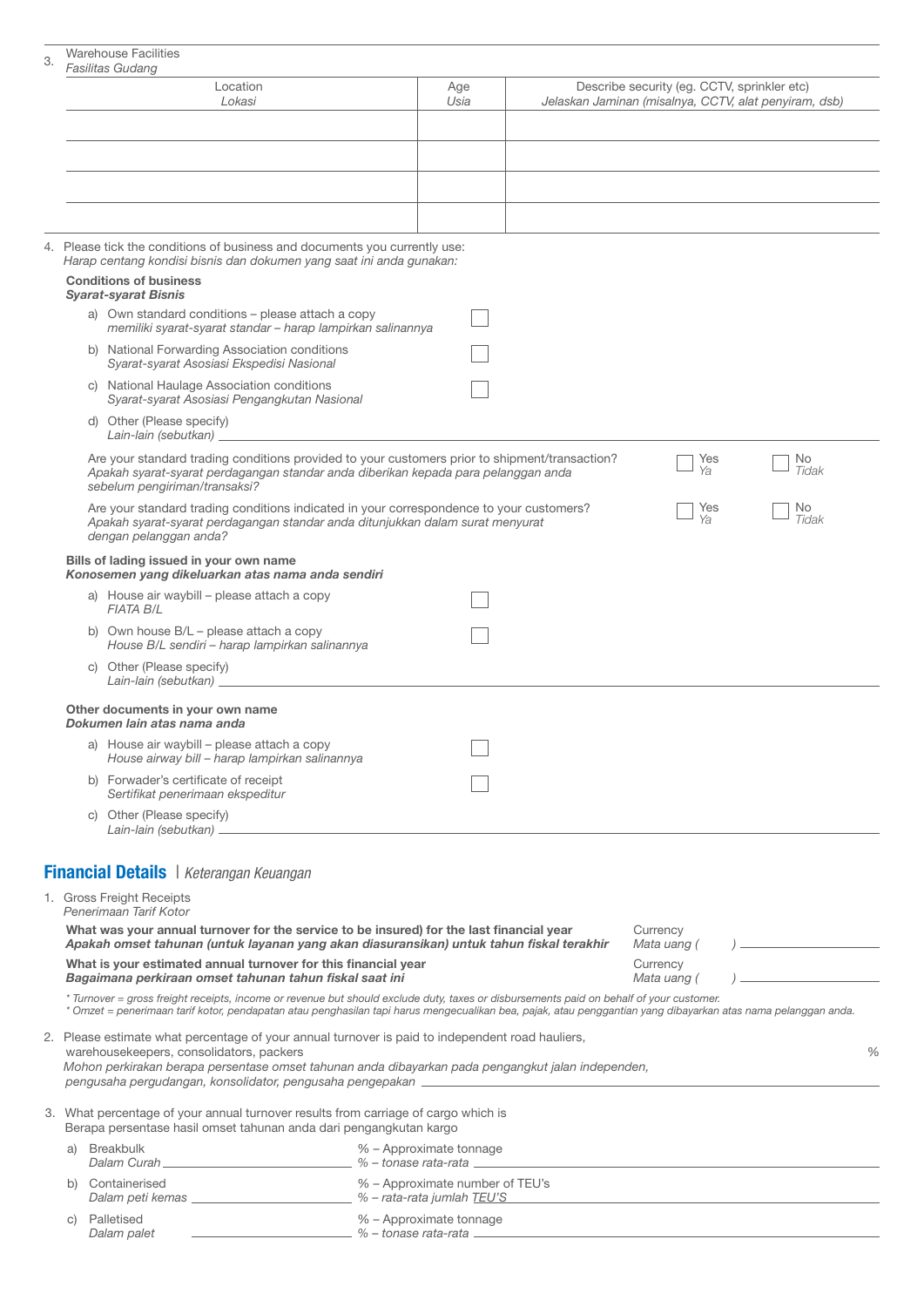|                                                                                                                                                                                                                                                                               | 4. Please estimate the percentage of your annual traffic to or within each of the following areas:<br>Mohon perkirakan persentase perjalanan tahunan anda ke atau dalam masing-masing wilayah berikut ini: |               |  |                                                                                                                                                                                                                           |                       |              |
|-------------------------------------------------------------------------------------------------------------------------------------------------------------------------------------------------------------------------------------------------------------------------------|------------------------------------------------------------------------------------------------------------------------------------------------------------------------------------------------------------|---------------|--|---------------------------------------------------------------------------------------------------------------------------------------------------------------------------------------------------------------------------|-----------------------|--------------|
|                                                                                                                                                                                                                                                                               | a) Europe                                                                                                                                                                                                  | %             |  | e) North America                                                                                                                                                                                                          | $\%$<br>$\%$          |              |
| b)                                                                                                                                                                                                                                                                            | Middle East                                                                                                                                                                                                | %             |  | f) Africa<br><u> 1980 - John Stein, Amerikaansk politiker (</u><br>Afrika                                                                                                                                                 | $\frac{0}{0}$<br>$\%$ |              |
| C)                                                                                                                                                                                                                                                                            | Australia<br>Australia 2014<br>Australia 2014 - Australia 2014                                                                                                                                             | $\%$          |  | g) Far East<br>⊢ar ∟ast<br><i>Timur Jauh</i><br><u> 1989 - Johann Barbara, martin a</u>                                                                                                                                   | $\%$<br>$\%$          |              |
|                                                                                                                                                                                                                                                                               | d) Central & South America<br>Amerika Tengah & Afrika Selatan ___________ %                                                                                                                                | $\frac{0}{0}$ |  |                                                                                                                                                                                                                           |                       |              |
|                                                                                                                                                                                                                                                                               | 5. What percentage of your annual turnover is represented by:<br>Mohon perkirakan persentase perjalanan tahunan anda ke atau dalam masing-masing wilayah berikut ini:                                      |               |  |                                                                                                                                                                                                                           |                       |              |
|                                                                                                                                                                                                                                                                               | a) Refrigerated cargoes<br>Kargo beku ___________________________________%                                                                                                                                 | $\%$          |  | e) Tobacco Products<br>Tobacco Products<br>Produk tembakau______________________________                                                                                                                                  | $\%$<br>$\%$          |              |
| b)                                                                                                                                                                                                                                                                            | Tank containers<br>Peti Kemas Tangki _______________________________%                                                                                                                                      | %             |  | f) Project cargoes                                                                                                                                                                                                        | $\%$                  |              |
| C)                                                                                                                                                                                                                                                                            | Spirits<br><u>Minuman Keras _____________________________</u> %                                                                                                                                            | $\%$          |  | g) Dangerous cargoes<br><u> Kargo berbahaya __________________________</u> ____                                                                                                                                           | $\frac{0}{0}$<br>$\%$ |              |
|                                                                                                                                                                                                                                                                               | d) High value goods<br>Barang bernilai tinggi                                                                                                                                                              | $\%$          |  |                                                                                                                                                                                                                           |                       |              |
|                                                                                                                                                                                                                                                                               | (eg. computers, jewellery, cameras, TVs, audio equipment, mobile phones)<br>(misalnya komputer, perhiasan, kamera, TV, peralatan audio, HP)                                                                |               |  |                                                                                                                                                                                                                           |                       |              |
|                                                                                                                                                                                                                                                                               | 6. Do you have a Customs bond?<br>Apakah anda memiliki Customs Bond?                                                                                                                                       |               |  |                                                                                                                                                                                                                           | Yes<br>Ya             | No.<br>Tidak |
| 7. What percentage of your turnover relates to cargo carried under your own house bill of lading/airway bill?<br>$\frac{0}{0}$<br>Berapa persentase omset anda yang terkait dengan kargo yang diangkut berdasarkan bill of lading/airway bill<br>yang Anda terbitkan sendiri? |                                                                                                                                                                                                            |               |  |                                                                                                                                                                                                                           |                       |              |
|                                                                                                                                                                                                                                                                               | <b>Details Of Insurance Cover</b>   Keterangan Perlindungan Asuransi                                                                                                                                       |               |  |                                                                                                                                                                                                                           |                       |              |
|                                                                                                                                                                                                                                                                               | 1. Please tick the insurance cover you require<br>Mohon centang perlindungan asuransi yang anda perlukan                                                                                                   |               |  |                                                                                                                                                                                                                           |                       |              |
| a)                                                                                                                                                                                                                                                                            | Cargo and Related Liabilities<br>Kargo dan Tanggung jawab hukum terkait                                                                                                                                    |               |  |                                                                                                                                                                                                                           |                       |              |
|                                                                                                                                                                                                                                                                               | Liability cover if you do not issue your own bill of lading/airway bill<br>Tanggung jawab hukum jika anda tidak menerbitkan bill of lading/airway bill sendiri                                             |               |  |                                                                                                                                                                                                                           |                       |              |
|                                                                                                                                                                                                                                                                               | Liability cover including issuing your own bill of lading/airway bill<br>Tanggung jawab hukum termasuk penerbitan bill of lading/airway bill sendiri                                                       |               |  |                                                                                                                                                                                                                           |                       |              |
|                                                                                                                                                                                                                                                                               | Kargo Pelanggan anda.                                                                                                                                                                                      |               |  | Liability for incorrect or wrongful delivery of Cargo or delay in the handling of your Customer's Cargo<br>Tanggung jawab hukum untuk kesalahan pengiriman kargo atau keterlambatan dalam penanganan                      |                       |              |
| b)                                                                                                                                                                                                                                                                            | <b>Third Party Liability</b><br>Tanggung Jawab Pihak Ketiga                                                                                                                                                |               |  |                                                                                                                                                                                                                           |                       |              |
| C)                                                                                                                                                                                                                                                                            | Liability for Fees and Duty<br>Tanggung Jawab untuk Pembayaran dan Bea                                                                                                                                     |               |  |                                                                                                                                                                                                                           |                       |              |
| No.<br>2. Do you require a specific of liability and/or deductible to be quoted?<br>Yes<br>Ya<br>Tidak<br>Apakah anda membutuhkan batasan tanggung jawab hukum khusus dan/atau potongan klaim yang<br>akan dibebankan pada Anda?                                              |                                                                                                                                                                                                            |               |  |                                                                                                                                                                                                                           |                       |              |
|                                                                                                                                                                                                                                                                               | <b>Claims Details</b>   Keterangan Perlindungan Asuransi                                                                                                                                                   |               |  |                                                                                                                                                                                                                           |                       |              |
|                                                                                                                                                                                                                                                                               | 1. In the last five years have any<br>Dalam lima tahun terakhir memiliki                                                                                                                                   |               |  |                                                                                                                                                                                                                           |                       |              |
|                                                                                                                                                                                                                                                                               | 1.1 Cargo or statutory liability claims been made against you?<br>Klaim atas tanggung jawab hukum kargo atau tuntutan hukum yang telah dibuat terhadap anda?                                               |               |  |                                                                                                                                                                                                                           | Yes<br>Ya             | No.<br>Tidak |
|                                                                                                                                                                                                                                                                               | 1.2. General third party liability claims been made against you?<br>Klaim atas tuntutan hukum pihak ketiga yang telah dibuat terhadap anda?                                                                |               |  |                                                                                                                                                                                                                           | Yes<br>Ya             | No<br>Tidak  |
|                                                                                                                                                                                                                                                                               | 1.3 Professional indemnity (errors and omissions) claims been made against you?                                                                                                                            |               |  | Klaim atas tuntutan hukum terhadap profesional Anda (error and omission) telah dibuat terhadap anda?                                                                                                                      | Yes<br>Ya             | No.<br>Tidak |
|                                                                                                                                                                                                                                                                               |                                                                                                                                                                                                            |               |  | 1.4 Circumstance arisen that could have resulted in any of the above liability claimsbeing made against you?<br>Tuntutan hukum lain-lain yang timbul sebagai akibat tanggung jawab hukum yang diuraikan diatas pada anda? | Yes<br>Ya             | No.<br>Tidak |
|                                                                                                                                                                                                                                                                               | 1.5 If YES to any of the above, please provide details:<br>Jika YA, harap berikan rinciannya:                                                                                                              |               |  |                                                                                                                                                                                                                           |                       |              |
|                                                                                                                                                                                                                                                                               |                                                                                                                                                                                                            |               |  |                                                                                                                                                                                                                           |                       |              |

| Date of Accident<br>Data Kecelakaan | Cause of Loss<br>Sebab Kerugian | Claims Paid (IDR)<br>Klaim Dibayarkan (Rp) | Outstanding Claims (IDR)<br>Klaim Belum Terselesaikan (Rp) |
|-------------------------------------|---------------------------------|--------------------------------------------|------------------------------------------------------------|
|                                     |                                 |                                            |                                                            |
|                                     |                                 |                                            |                                                            |
|                                     |                                 |                                            |                                                            |